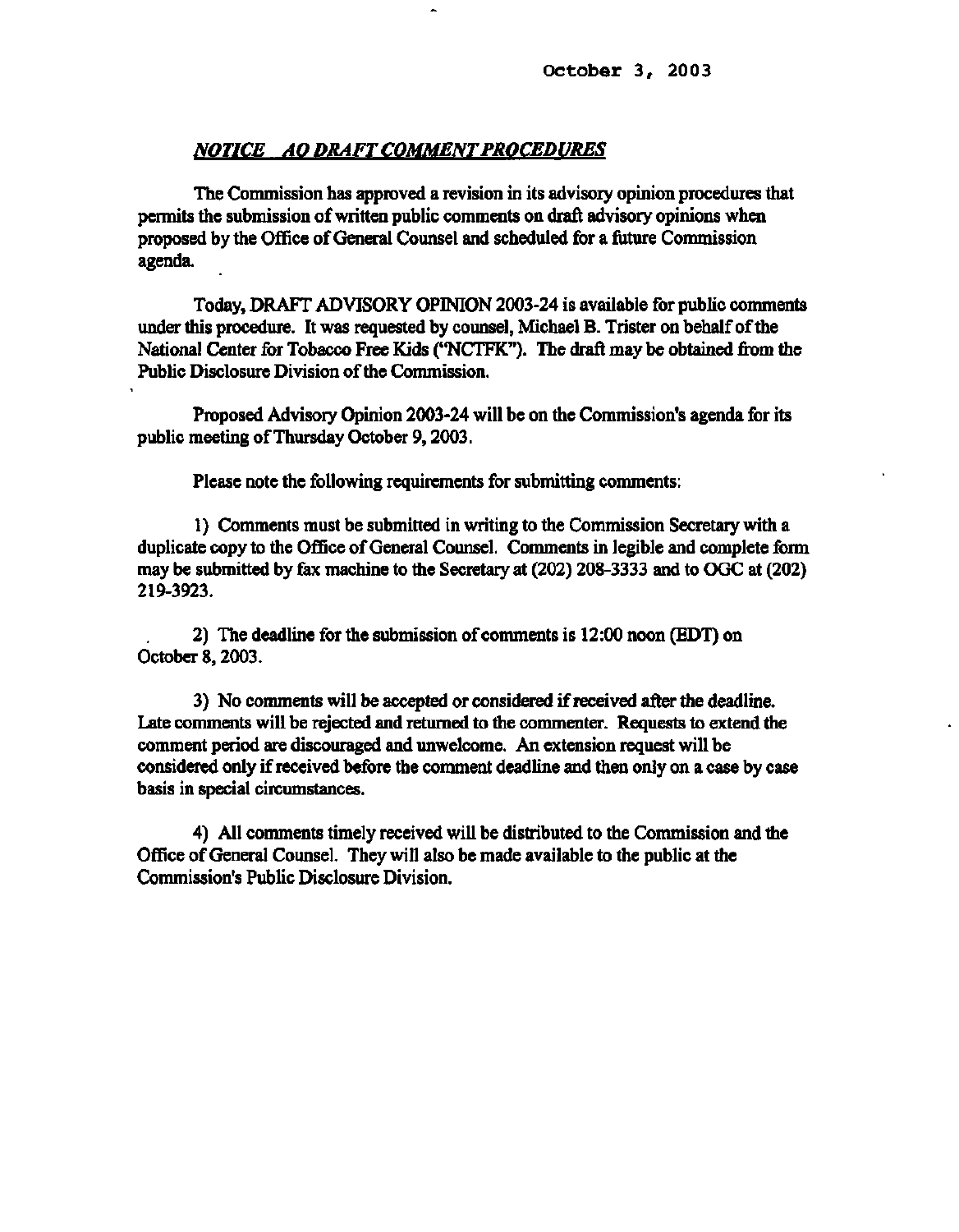## *CONTACTS*

**Press inquiries: Ron Harris (202)694-1220** 

**Acting Commission Secretary: Mary Dove (202) 694-1040** 

**Other inquiries:** 

**To obtain copy of draft AO 2003-24 contact Public Records Office-Public Disclosure Division (202) 694-1120, or 800-424-9530.** 

**For questions about comment submission procedure contact N. Bradley Litchfield, Associate General Counsel, (202) 694-1650.** 

# *ADDRESSES*

**Submit single copy of written comments to:** 

**Commission Secretary Federal Election Commission 999 E Street NW Washington, DC 20463**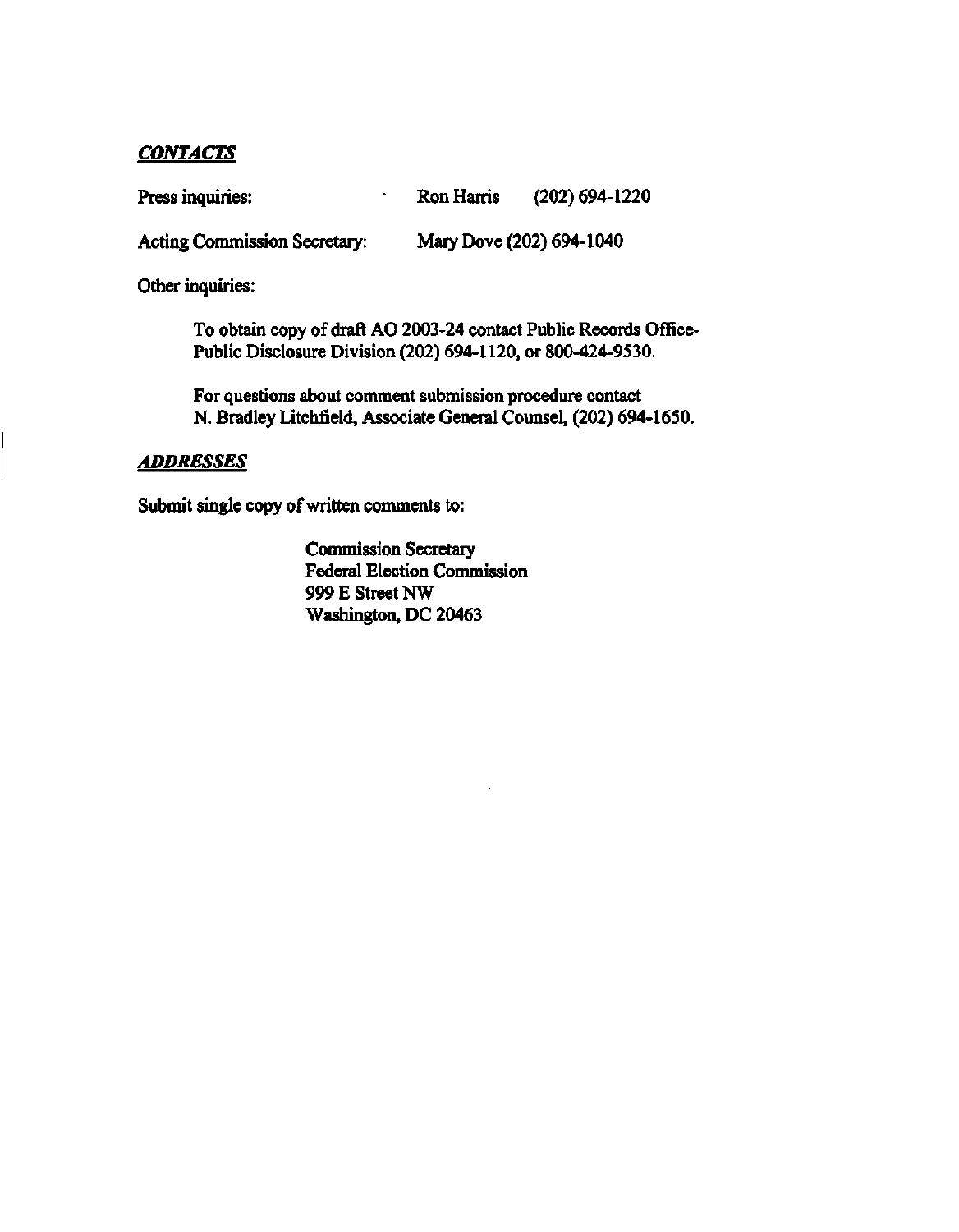#### **AGENDA DOCUMENT ND. Q3~73**



**FEDERAL ELECTION COMMISSION Washington, DC 20463** 

**RECEIVED FEDERAL ELECTION COMMISSION SECRETARIAT** 

**2003 OCT - 3 A & U l** 

**October 3, 2003** 

**AGENDA ITEM For Meeting of:, l°- 0 < \-° ^ SUBMITTED LATE MEMORANDUM**  فاصر ومنيان المحاورة والأولين Burnan **The Commission THROUGH:**  James A. Pehrkon **Staff Director Lawrence H. Norton General Counsel James Kahl Deputy General Counsel Rosemary C. Smith Acting Associate General Counsel**  John C. Vergelk Acting Assistant General Counsel **Jonathan M. Lewin Senior Attorney** 

**Subject:** 

**Draft AO 2003-24** 

**Attached is a proposed draft of the subject advisory opinion. We request that this draft be placed on the agenda for October 9,2003.** 

**Attachment** 

**FROM:** 

÷ ₩

**TO:**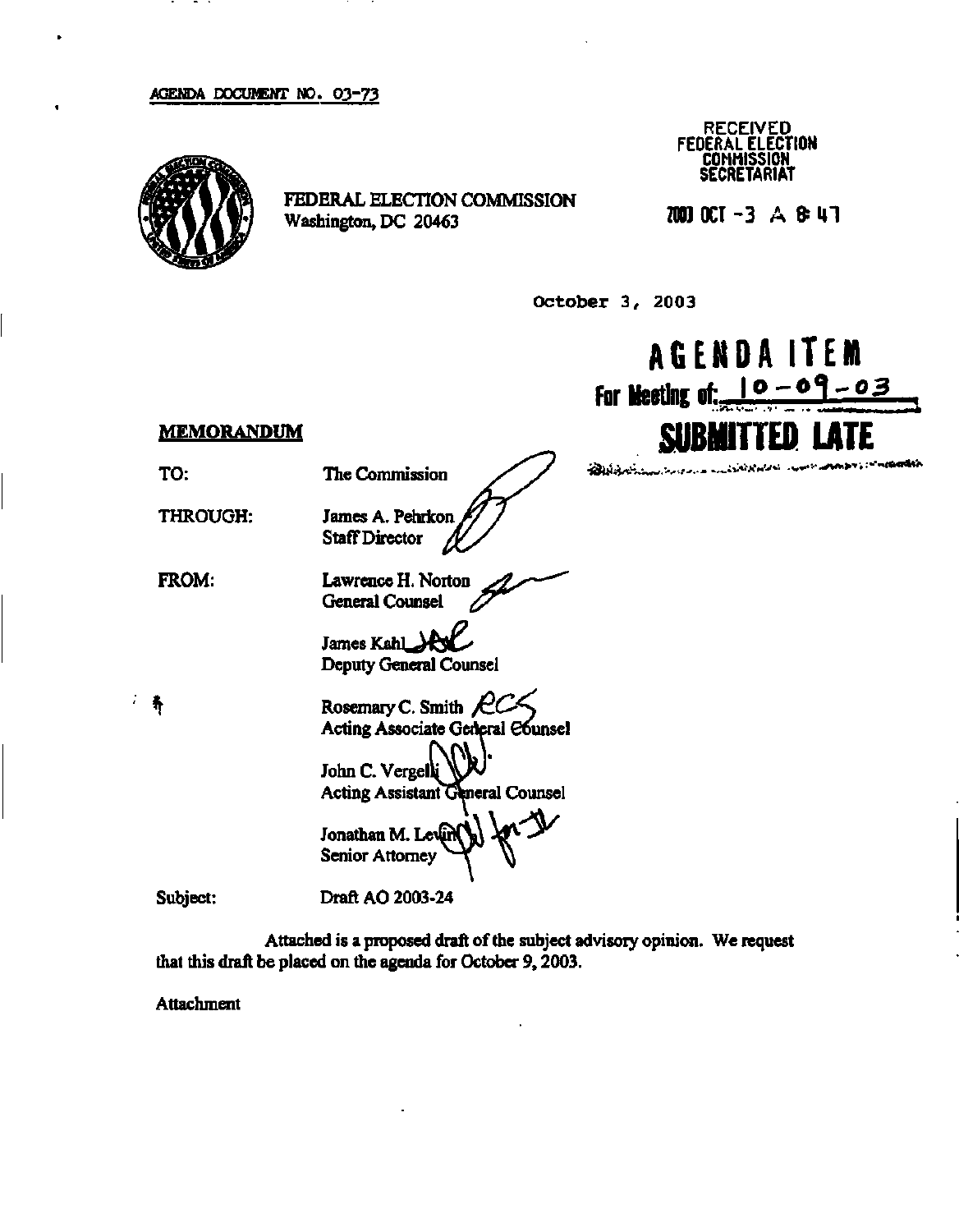## **1 ADVISORY OPINION 2003-24**

| 2<br>3<br>4<br>5<br>6<br>7<br>8 | Michael B. Trister, Esq.<br>URAFT<br>Lichtman, Trister & Ross<br>1666 Connecticut Avenue, N.W.<br>Suite 500<br>Washington, DC 20009<br>Dear Mr. Trister: |
|---------------------------------|----------------------------------------------------------------------------------------------------------------------------------------------------------|
| 9                               | This responds to your letters dated June 26 and August 5, 2003, requesting an                                                                            |
| 10                              | advisory opinion on behalf of the National Center for Tobacco-Free Kids ("NCTFK").                                                                       |
| 11                              | concerning the application of the Federal Election Campaign Act of 1971, as amended                                                                      |
| 12                              | ("the Act"), and Commission regulations to the use of contributor information contained in                                                               |
| 13                              | the disclosure reports that candidate and other political committees file with the                                                                       |
| 14                              | Commission.                                                                                                                                              |
| 15                              | Background                                                                                                                                               |
| 16                              | You state that NCTFK is a corporation organized under 26 U.S.C. 501(c)(3) that                                                                           |
| 17                              | engages in public education and advocacy concerning the effects of smoking, the efforts of                                                               |
| 18                              | the tobacco industry to market tobacco products to young people, and public policies to                                                                  |
| 19                              | limit the use of tobacco products. NCTFK is funded by grants from private foundations,                                                                   |
| 20                              | corporations, and individuals. You assert that it does not participate or intervene in any                                                               |
| 21                              | political campaign on behalf of, or in opposition to, any political candidate. NCTFK                                                                     |
| 22                              | frequently uses direct mail communications to educate members of the public concerning                                                                   |
| 23                              | the above-mentioned issues.                                                                                                                              |
| 24                              | You state that NCTFK would like to obtain from disclosure reports filed with the                                                                         |

÷

**25 Commission the names of those individuals who make contributions to political** 

 $\alpha$  ,  $\beta$  ,  $\beta$  ,  $\alpha$ 

 $\bar{\bar{z}}$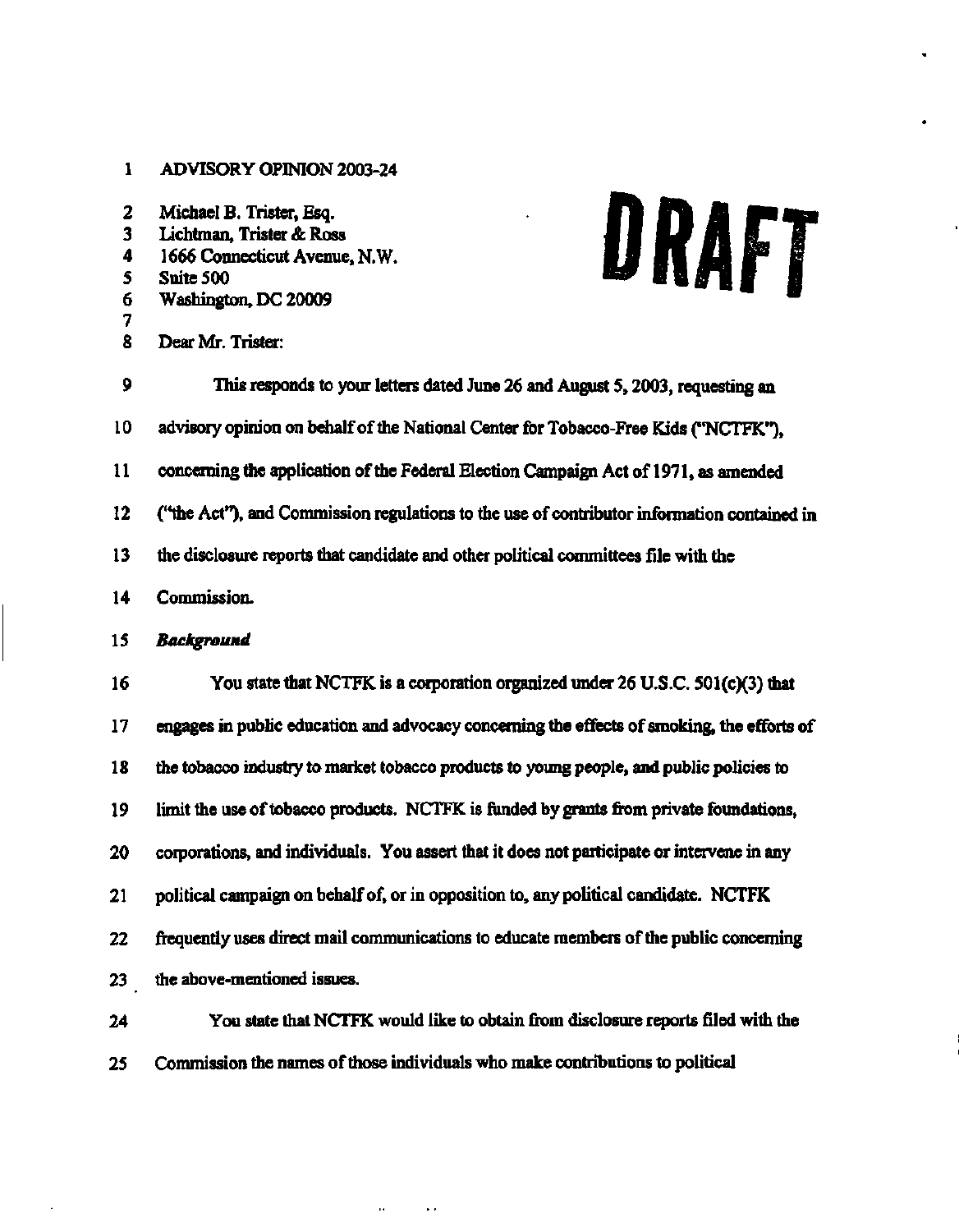**1 committees in order to send NCTFK information to them via direct mail. Such 2 communications will discuss the health effects of smoking, and provide information about 3 efforts to control tobacco use, such as higher State tobacco taxes, FDA regulation of 4 marketing, and smoking cessation and prevention programs. You provide examples of 5 your communications in your request. Some of the commumcations will also include what 6 you describe as a "call-to-action" urging recipients to contact Federal or State legislators 7 and other public officials in support of specific tobacco-control initiatives. Other 8 communications may refer to the Federal candidate to whom the recipient contributed and 9 include a "call-to-action" to contact that officeholder to express an opinion about the need 10 to adopt effective tobacco controls. You state that none of the communications sent to 11 such individuals will expressly advocate the election or defeat of any candidate, nor will 12 such communications constitute electioneering communications as defined in 2 U.S.C. 13 434(f)(3). 14 You state that the communications sent to these individuals are not themselves 15 intended to raise funds for NCTFK or any other organization, and will themselves not 16 contain a solicitation for donations to NCTFK or any other organization. 17 You state that NCTFK does not currently sell, lease or exchange names from its 18 general mailing list to, or with, other organizations, businesses or individuals. You 19 indicate that if this practice should change, NCTFK will ensure that no names initially 20 obtained from FEC records would be sold, leased, or exchanged unless the name has also 21 been added to the general mailing list independently of the direct mail communications to 22 individuals whose names were obtained from the FEC records. The Commission assumes**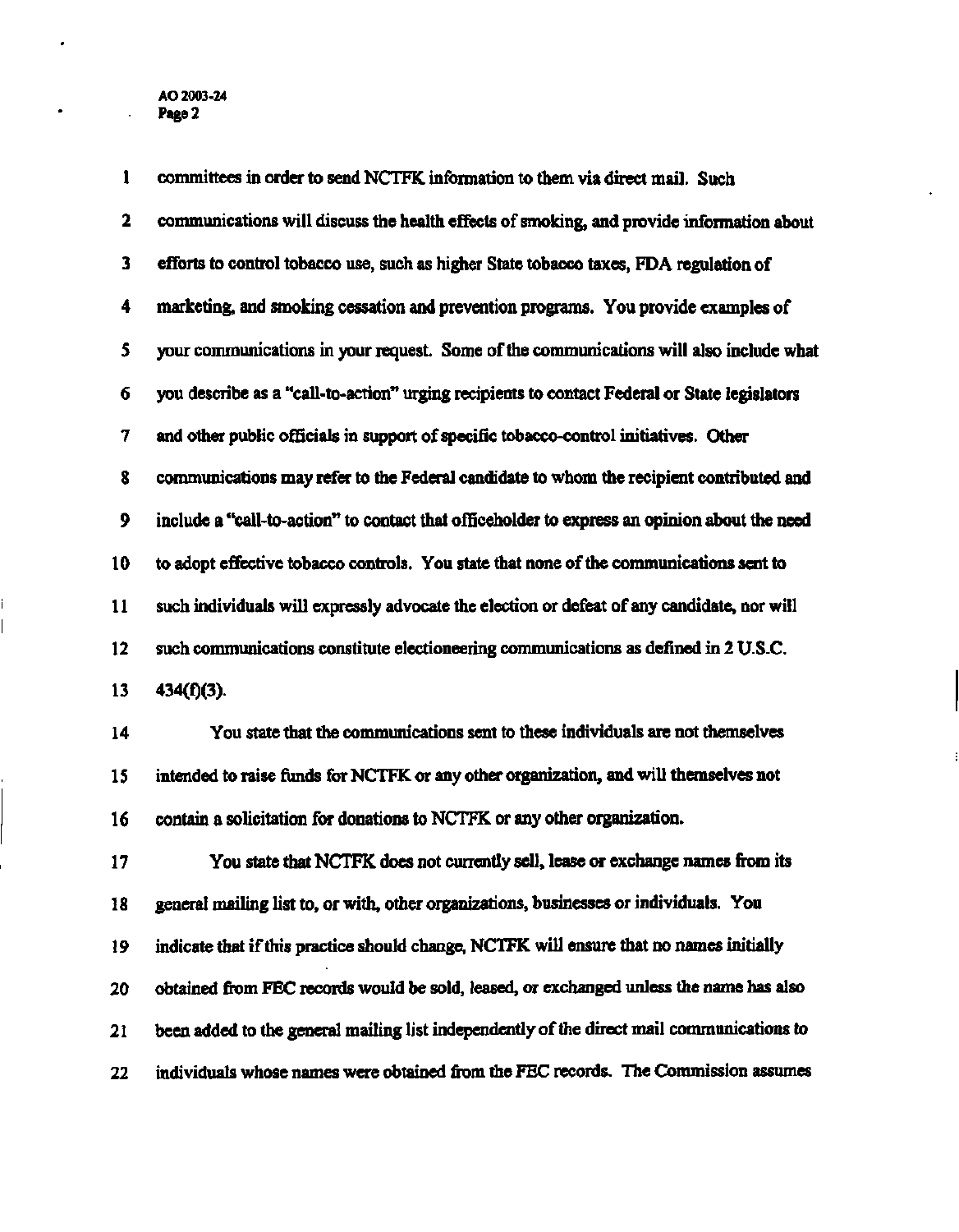$\frac{1}{1}$ 

 $\hat{\mathcal{A}}$ 

l,

| $\mathbf{1}$ | that this means that, if any such name is used, it is because it was obtained from another    |
|--------------|-----------------------------------------------------------------------------------------------|
| 2            | source and that no information obtained from FEC reports would be used to update or           |
| 3            | otherwise clarify any information as to the person.                                           |
| 4            | You state that NCTFK is planning to allow certain allied organizations to send                |
| 5            | messages to subsets of NCTFK's general mailing list in furtherance of NCTFK's charitable      |
| 6            | and educational purposes. All such communications would be done subject to NCTFK's            |
| 7            | review and approval, and no fee (or exchange) would be charged for such use. Neither          |
| 8            | NCTFK nor the allied organizations would use any communications to individuals on the         |
| 9            | NCTFK FEC contributor list to sell literature or other items, or to raise any funds. Further, |
| 10           | allied organizations would not use the information for fundraising or membership              |
| 11           | solicitation purposes.                                                                        |
| 12           | You state that neither NCTFK nor any allied organization would use names                      |
| 13           | obtained from reports filed with the Commission to update or enhance mailing lists used       |
| 14           | for rental, sales, or exchanges, or for the receipt of sales offers.                          |
| 15           | You ask a series of questions about whether NCTFK may make certain                            |
| 16           | communications to the individuals whose names it would obtain from FEC reports.               |
| 17           | Questions Presented                                                                           |
| 18           | May NCTFK use information from FEC reports to communicate with contributors<br>1.             |
| 19           | to candidates and political committees, where such communications are limited to              |
| 20           | providing information about issues and policies and do not contain any form of call-to-       |
| 21           | action?                                                                                       |

 $\mathcal{L}^{\pm}$ 

 $\bullet$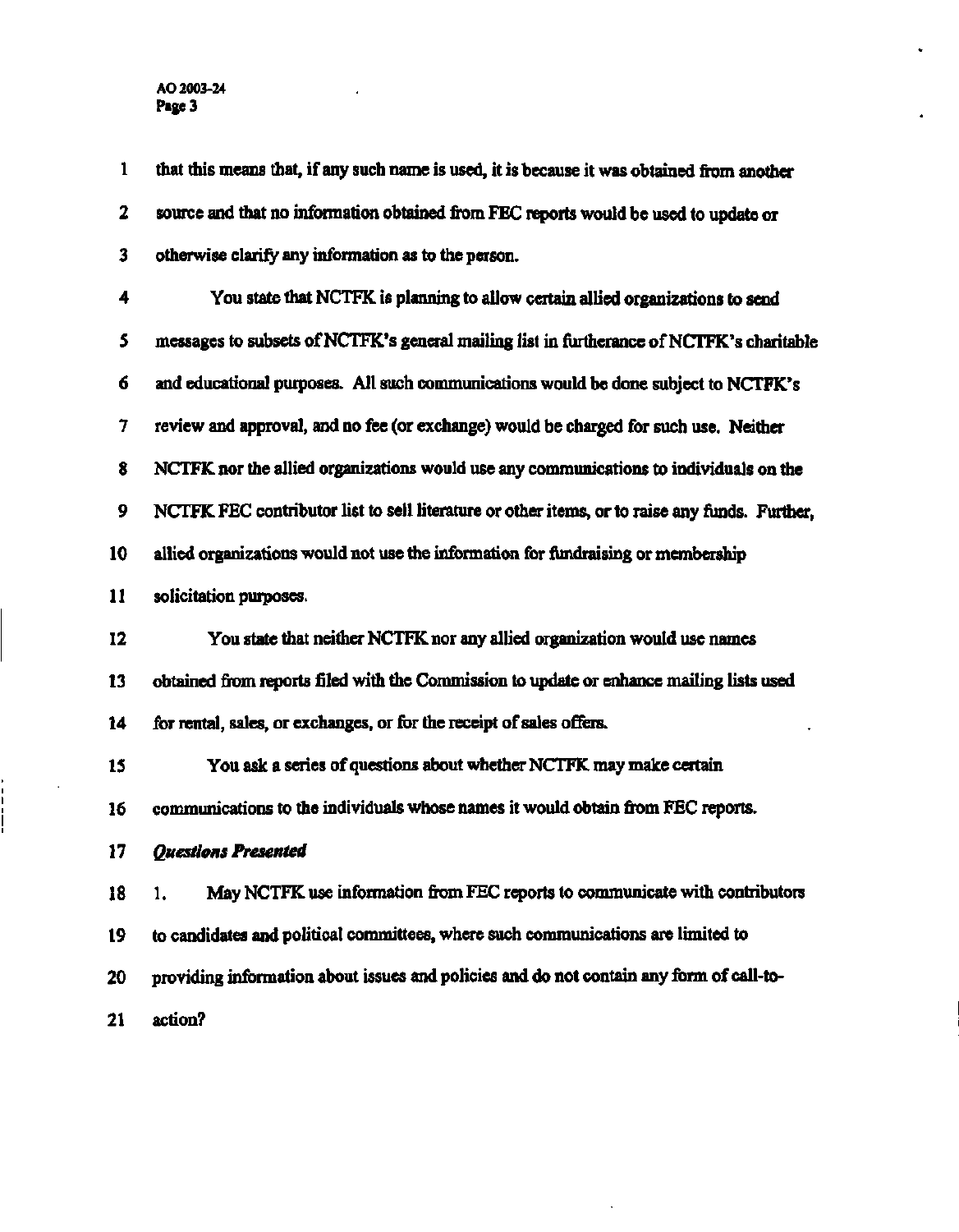**1 2. May NCTFK use information from FEC reports to communicate with contributors 2 to candidates and political committees, where such communications contain both 3 information about issues and policies and a generic call-to-action urging recipients to 4 contact Federal officeholders and other public officials concerning the subject of the 5 communication? 6 3. May NCTFK use information from FEC reports to communicate with contributors 7 to candidates and political committees, where such communications contain both 8 information about issues and policies and a specific call-to-action urging recipients to 9 contact a named Federal officeholder to whom they previously contributed concerning the 10 subject of the communications? 11 4. May any of the communications described in questions 1 through 3 include a pre-12 addressed postcard through which recipients of the communication may indicate their 13 interest in receiving additional information from NCTFK, which would result in 14 respondents being put on a broader list of people to whom NCTFK periodically sends 15 various educational and advocacy communications that could sometimes include a 16 solicitation for donations (the "general mailing list")? 17 5. May any of the communications described in questions 1 through 3 direct interested 18 persons to NCTFK websites through which they may choose to send messages to their 19 elected representatives or others regarding various tobacco control issues? 20 6. If the answer to question 5 is yes, may NCTFK include the names and contact 21 information of those who take action through an NCTFK website on NCTFK's general**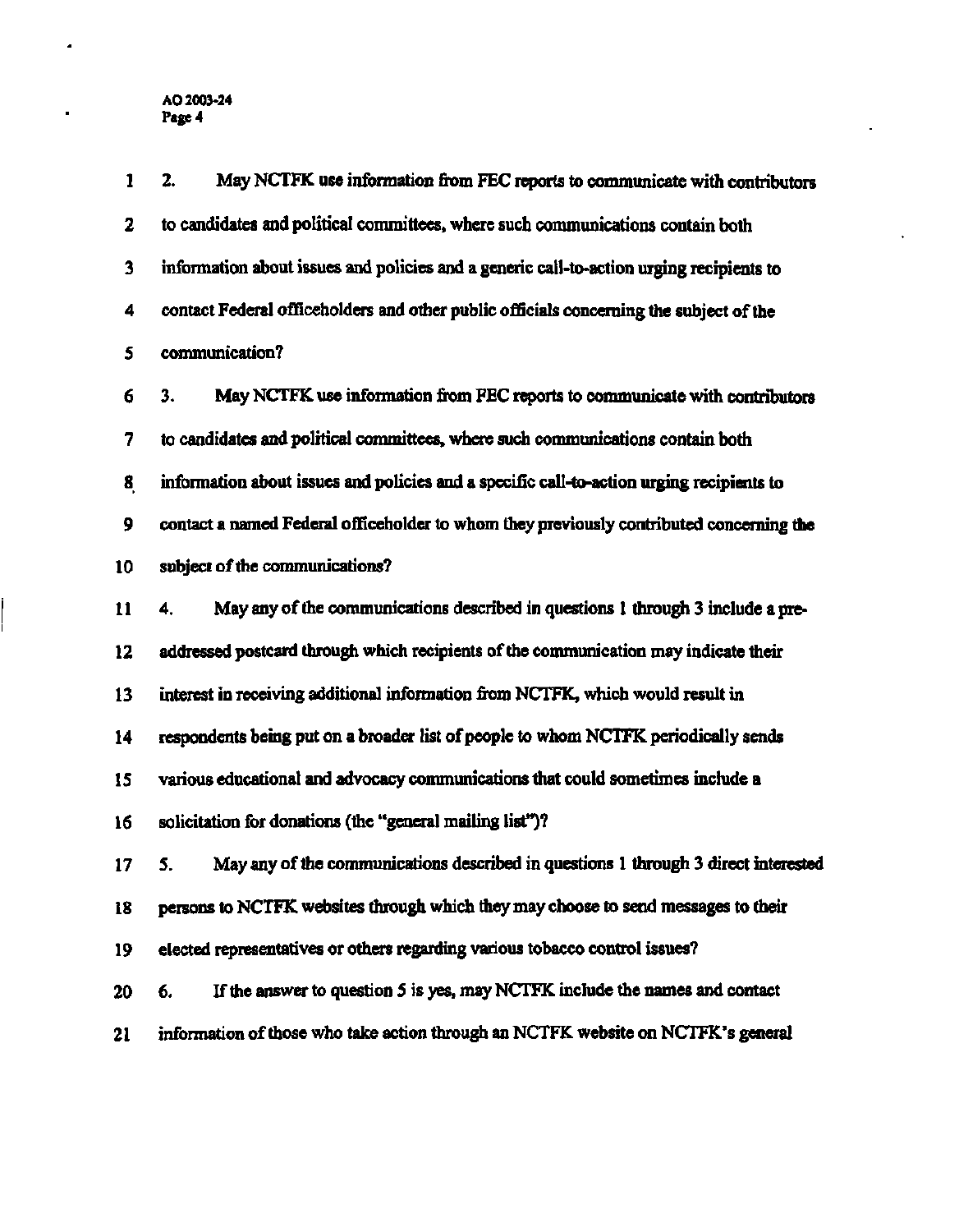**1 mailing list of persons who will receive future communications from NCTFK which could 2 include a solicitation for donations to NCTFK as described above? 3 7. If the answer to question 4 or 6 is no, may persons who return the postcards or take 4 action on NCTFK websites be included in NCTFK's general mailing list of persons who 5 may be solicited for donations by NCTFK after a reasonable period, such as one year? 6** *Legal Analysis and Conclusions*  **7 Your questions fall into three categories. Questions 1,2, and 3 present 8 communications that are permissible. The communication in question 5 is permissible if 9 certain conditions are met to preclude the possibility of later solicitation. The 10 communications in questions 4,6, and 7 are impermissible because they will lead directly 11 to solicitation. 12 The Act provides that the Commission shall make reports and statements filed with 13 it available to the public for inspection and copying within 48 hours after receipt. 2 U.S.C. 14 438(a)(4). No information copied from such reports or statements, however, may be sold 15 or used by any person for the purpose of soliciting contributions or for any commercial 16 purpose, other than using the name and address of any political committee to solicit 17** contributions from such committee. 2 U.S.C. 438(a)(4); 11 CFR 104.15(a). Under **18 Commission regulations, "soliciting contributions" includes soliciting any type of 19 contribution or donation, such as political or charitable contributions. 11 CFR 104.15(b). 20 Based on the legislative history of the Act, the Commission has previously stated 21 that the principal purpose of restricting the sale or use of information copied from reports is 22 to protect individual contributors from having their names sold or used for commercial** 

٠.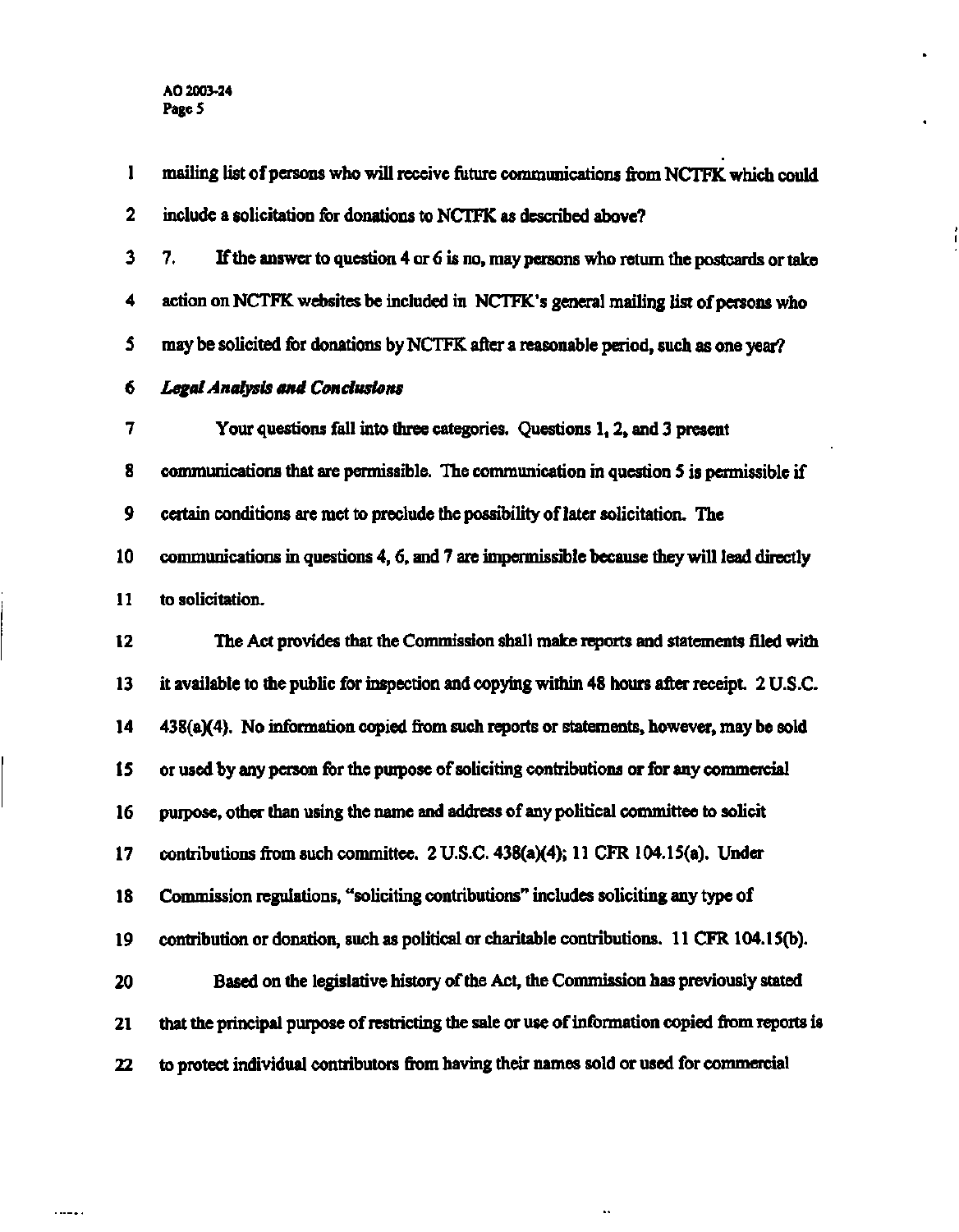$\mathcal{A}^{\pm}$ 

fi

 $\bullet$ 

| 1  | purposes. See Advisory Opinions 1998-4, 1995-9, 1995-5, 1989-19, 1984-2, and 1980-             |
|----|------------------------------------------------------------------------------------------------|
| 2  | 101. The prohibition against the use of these names for commercial purposes extends to         |
| 3  | encompass all kinds of solicitations, "i.e., not merely for solicitations for 'contributions', |
| 4  | but solicitations for cars, credit cards, magazine subscriptions, cheap vacations, and the     |
| 5  | like." Federal Election Commission v. Political Contributions Data, Inc., 943 F.2d 190,        |
| 6  | 197 (2d Cir. 1991). The Commission applied this reasoning in Advisory Opinion 1995-5           |
| 7  | where it concluded that an organization could not send its builetin to persons whose names     |
| 8  | and addresses were obtained from FEC reports when the bulletin offered more bulletin           |
| 9  | copies for sale and solicited donations.                                                       |
| 10 | The Commission has determined that the Act permits the use of other items of                   |
| 11 | information from reports for solicitation or for commercial purposes. For example,             |
| 12 | candidate names and addresses may be used to solicit ads from them. Solicitation of            |
| 13 | information and subscriptions may be sent to persons who receive committee expenditures.       |
| 14 | Candidate solicitation letters may use expenditure totals obtained from reports filed by       |
| 15 | other candidates. See Advisory Opinions 1983-44, 1981-38, and 1980-78. The                     |
| 16 | Commission has also determined that the Act permits communications to persons whose            |
| 17 | names were obtained from reports of contributors as long as no solicitation or commercial      |
| 18 | purpose is involved. For example, a candidate was permitted to contact contributors to an      |
| 19 | unauthorized campaign committee to tell those contributors that the committee was              |
| 20 | unauthorized and to suggest that they seek refunds, but was not permitted to solicit           |
| 21 | contributions to the authorized committee. See Advisory Opinion 1984-2. A candidate was        |

 $\sim 10^7$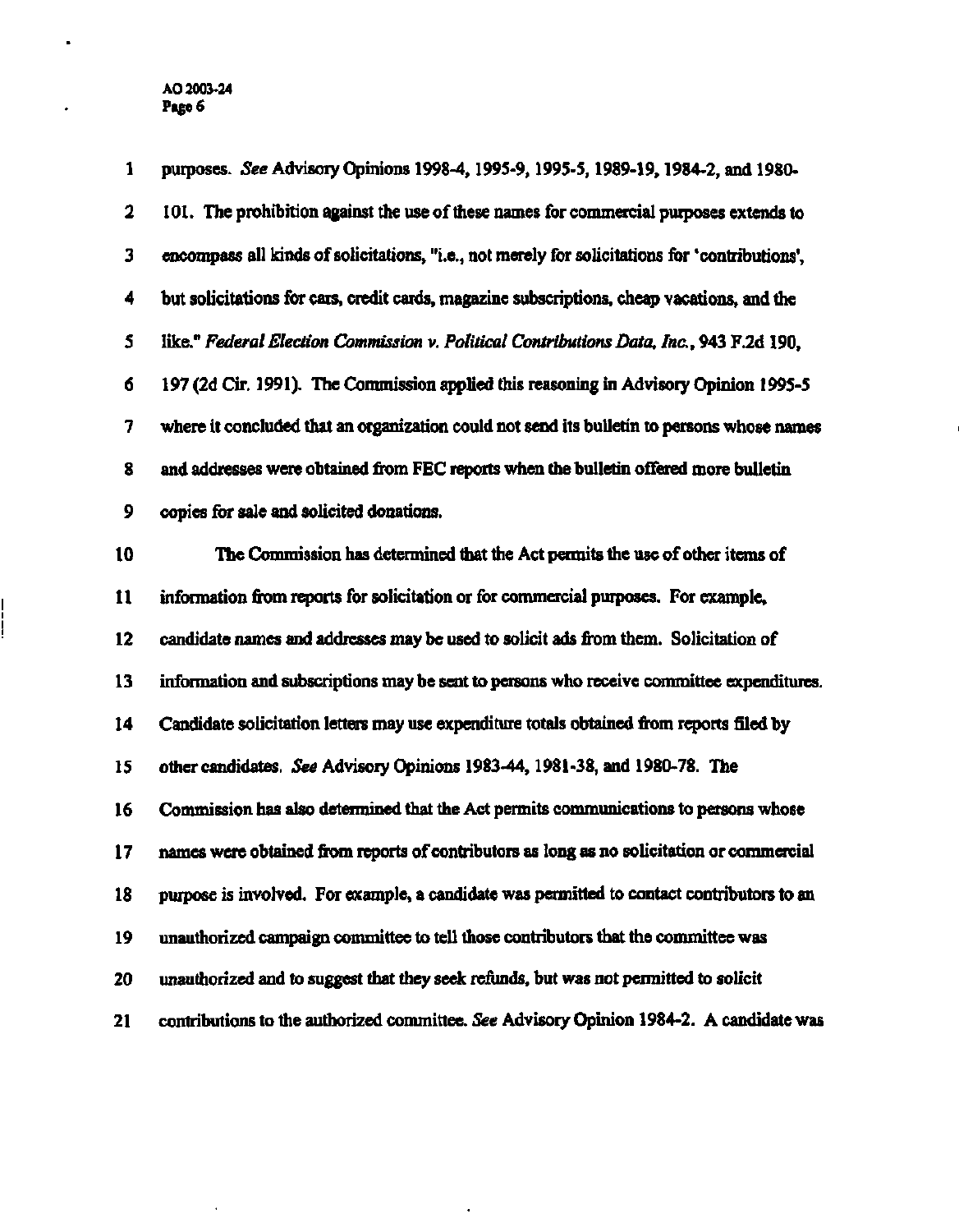#### **AO 2003-24 Page 7**

- **1 also permitted to send a letter to his opponent's contributors to correct allegedly defamatory 2 statements made by his opponent.** *See* **Advisory Opinion 1981-5.**
- **3** *Application to your proposed communications.*

| 5<br>with information about NCTFK's causes and, in the case of questions 2 and 3, a plea for<br>the recipient to contact directly elected officials and to voice his or her opinion regarding<br>6 |  |
|----------------------------------------------------------------------------------------------------------------------------------------------------------------------------------------------------|--|
|                                                                                                                                                                                                    |  |
|                                                                                                                                                                                                    |  |
| 7<br>such causes. These communications neither require the recipient to respond to NCTFK in                                                                                                        |  |
| order to "take action," nor do they require the recipient to provide any personal information<br>8                                                                                                 |  |
| 9<br>to NCTFK. Because these communications would not result in any contributor                                                                                                                    |  |
| 10<br>information being added to NCTFK's general mailing list for future solicitation, and would                                                                                                   |  |
| 11<br>not result in any offers for the sale of literature or any other item to the recipient, they are                                                                                             |  |
| 12<br>allowable uses of the contributor information taken from FEC reports.                                                                                                                        |  |
| Question 5 presents a communication that, on its face, would appear to be similar to<br>13                                                                                                         |  |
| 14<br>those communications presented in questions 1, 2, and 3. However, upon examining the                                                                                                         |  |
| websites you identify, <sup><math>1</math></sup> the Commission notes that sending messages through some of these<br>15                                                                            |  |
| websites requires the user to provide personal information in order to send electronically a<br>16                                                                                                 |  |
| 17<br>form letter to an elected official, and that doing so would automatically add the user                                                                                                       |  |
| sending the form letter to NCTFK's general mailing list, which in turn is likely to result in<br>18                                                                                                |  |

**<sup>1</sup> As well as the NCTFK websites mentioned in your Tequest, [tobaccofreekids.org](http://tobaccofreekids.org) and [voicesagainsttobacco.org,](http://voicesagainsttobacco.org) you have specifically identified six other websites in communications with die Office of General Counsel. These are [philipmorriscanthide.org,](http://philipmorriscanthide.org) [dontpardonbigtobacco.org,](http://dontpardonbigtobacco.org)  [kidsbeforeprofits.org,](http://kidsbeforeprofits.org) [saveamericaskids.org,](http://saveamericaskids.org) [protectamericaskids.org,](http://protectamericaskids.org) and [keepnewyorksmokefree.org.](http://keepnewyorksmokefree.org) NCTFK has and will set up other such websites as well.**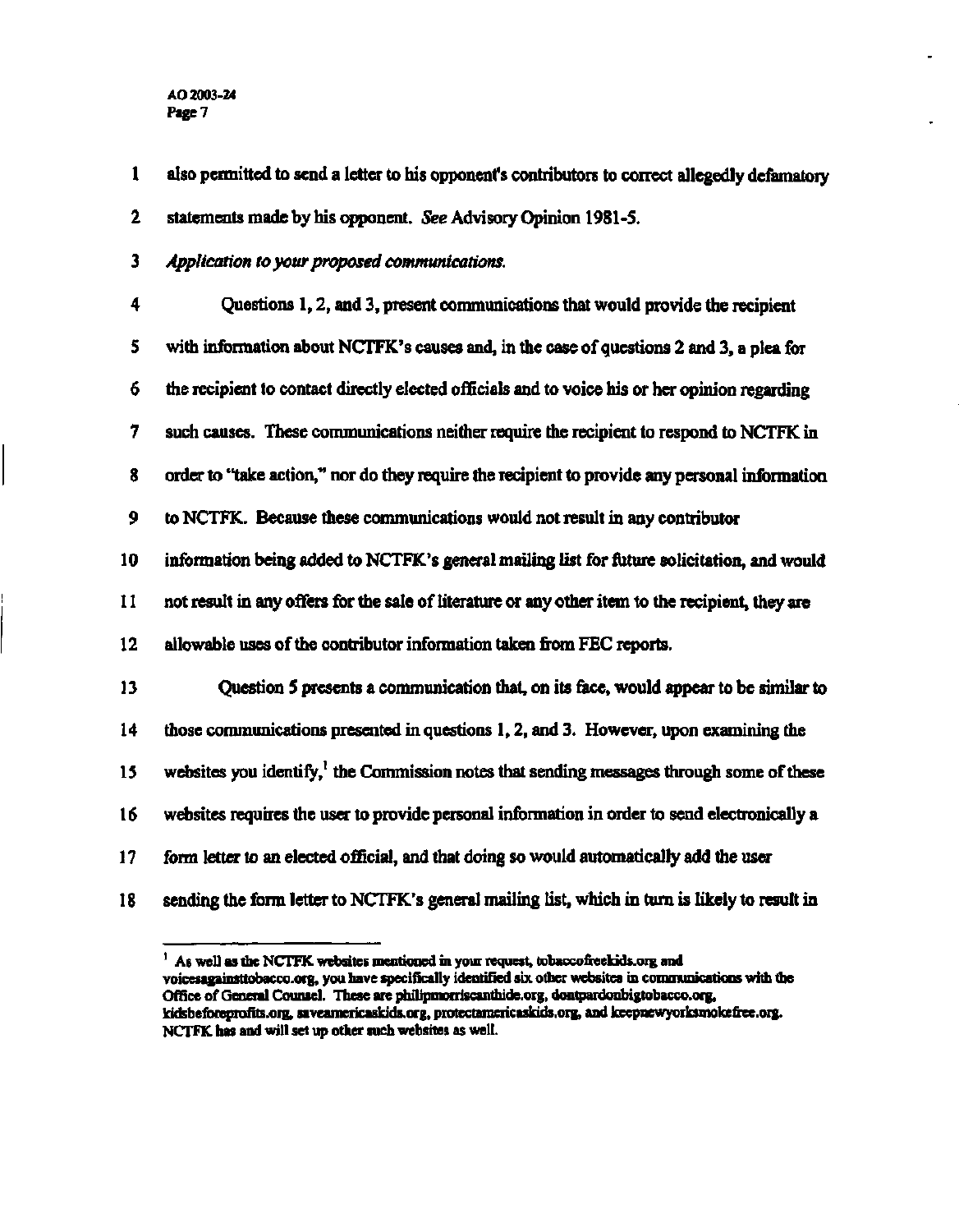**1 the eventual solicitation of donations to NCTFK and other organizations. In order for this 2 type of communication to be acceptable, your websites must conform, or must be modified, 3 to meet the following conditions: 4 Condition 1. The web page referred to in the communication must not require the 5 individual to submit personal information that would automatically put the individual on 6 NCTFK's general mailing list. Similarly, if the web page asks for personal information 7 while allowing the person to subscribe to a free newsletter, submitting the information 8 must not automatically put the person on NCTFK's general mailing list. 9 Condition 2. The web page referred to in the communication must not contain any 10 solicitation for donations to NCTFK or any other organization, or allow the recipient to 11 donate to NCTFK or any other organization, either using the web page or otherwise. For 12 example, the web page must not generate a pop-up window stating, "Click here to help 13 NCTFK," nor may it have a "Donate" link. 14 Condition 3. The web page referred to in the communication must not contain any 15 commercial offers. For example, there must not be a pop-up ad offering the recipient a 16 subscription to a newsletter at a cost. 17 The communications described in questions 4 and 6 would provide either a pre-18 addressed post card (question 4) or would refer to a web page that the recipient could visit 19 to "take action" and send a form letter to elected officials (question 6). If the recipient 20 responds by providing personal information either on the postcard or on the web page, this 21 response would place the person on NCTFK's general mailing list, which is used for 22 solicitation purposes. Because being placed on NCTFK's general mailing list would**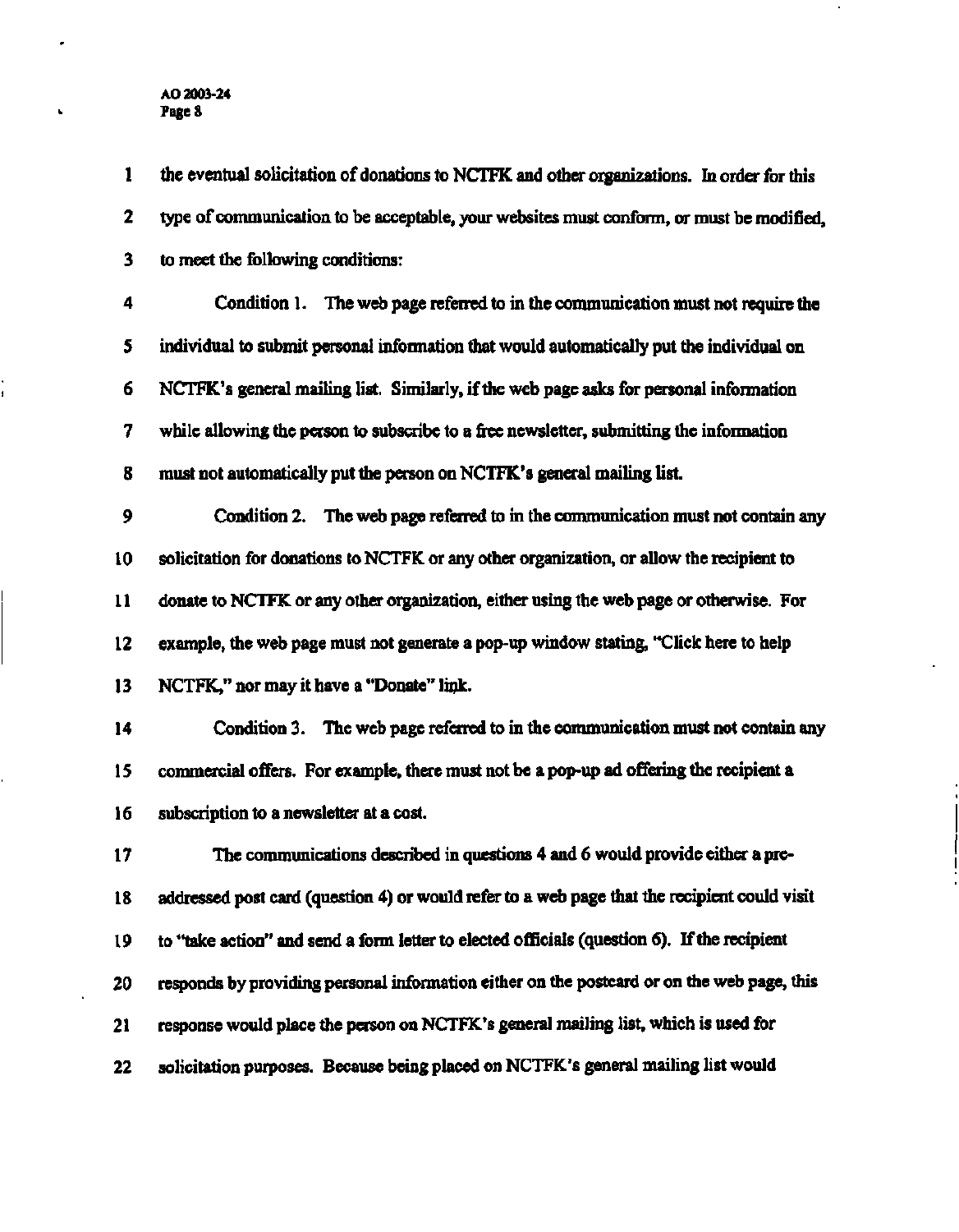| 1  | ultimately result in a solicitation, this is not a permissible use of FEC contributor         |
|----|-----------------------------------------------------------------------------------------------|
| 2  | information. Thus, the answers to questions 4 and 6 are no.                                   |
| 3  | Question 7 asks, if questions 4 and 6 are answered in the negative, whether                   |
| 4  | solicitations would be acceptable after a period of 1 year. The Commission notes that there   |
| 5  | is no "cooling off" period or "waiting period" in the Act or in Commission regulations with   |
| 6  | regard to the use of contributor information derived from filed reports and statements.       |
| 7  | Therefore, the answer to question 7 is no.                                                    |
| 8  | Selling, Leasing, or Exchanging Contributor Information from FEC Records                      |
| 9  | The Commission notes with approval your representation that neither NCTFK nor                 |
| 10 | any allied organization will sell, lease or exchange the contributor information you take     |
| 11 | from FEC records. This condition is essential to the Commission's conclusion in this          |
| 12 | advisory opinion.                                                                             |
| 13 | This response constitutes an advisory opinion concerning the application of the Act           |
| 14 | and Commission regulations to the specific transaction or activity set forth in your request. |
| 15 | See 2 U.S.C. 437f. The Commission emphasizes that, if there is a change in any of the         |
| 16 | facts or assumptions presented, and such facts or assumptions are material to a conclusion    |
| 17 |                                                                                               |

 $\mathbf{v}$ 

٠

 $\vdots$ 

ĺ